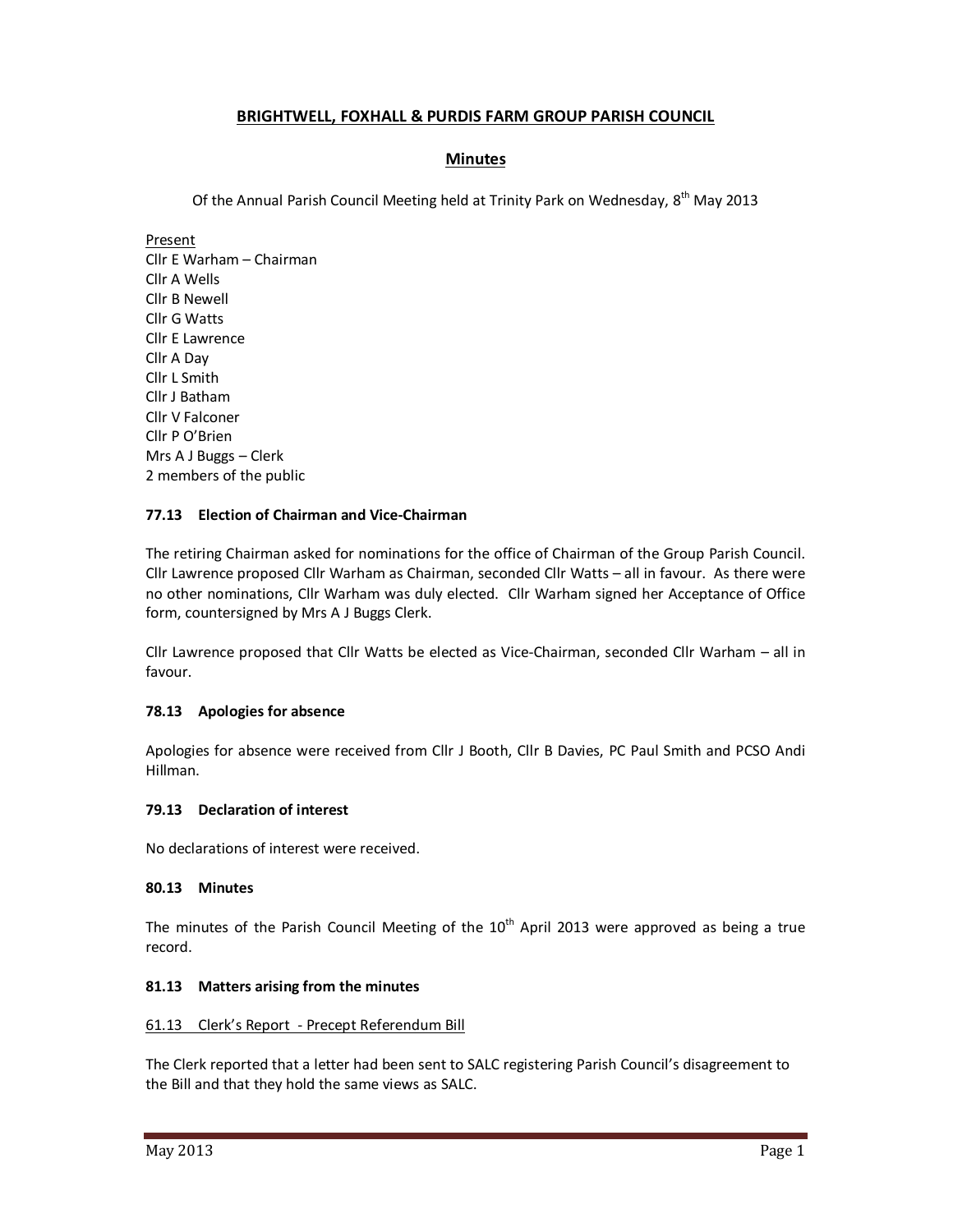### **82.13 To elect a Chairman and Members of the Planning Committee**

Following discussion it was agreed that the number of Planning Committee members should be increased from 6 to 7.

Cllr Lawrence proposed, seconded Cllr Warham that the Planning Committee should consist of Cllrs Warham, Day, Wells, Newell, Lawrence, Booth and Watts.

Cllr Lawrence proposed, seconded Cllr Warham that Cllr Wells should be appointed as Chairman of the Planning Committee – all in favour.

### **83.13 To appoint Suffolk Association of Local Councils representative**

It was agreed that the appointment of the Suffolk Association of Local Councils representative should be deferred until the next meeting. **Action: Clerk** 

#### **84.13 To appoint a Police Liaison member**

Cllr Newell proposed, seconded Cllr Watts that Cllr Warham should be appointed as a member of Police Liaison Committee – all in favour.

#### **The meeting was adjourned to receive reports from:**

1. Suffolk Police – PC Paul Smith – written report.

# Annual Police Report 23rd April 2012 to 23th April 2013

Purdis Farm

Total crimes for the year – 65 (last year same period 103) 27 – Detected 38 – Undetected

Breakdown of crimes: Criminal Damage – 7 Burglary (including other building)  $-17$ Other (including vehicle offences, drug offences etc) - 18

#### Sainsburys

Total crimes for the year – 109 (last year same period 132) 72 – Detected 37 – Undetected

#### Brightwell

Total crimes for the year  $-5$  (last year same period 12) 2 – Detected 3 – Undetected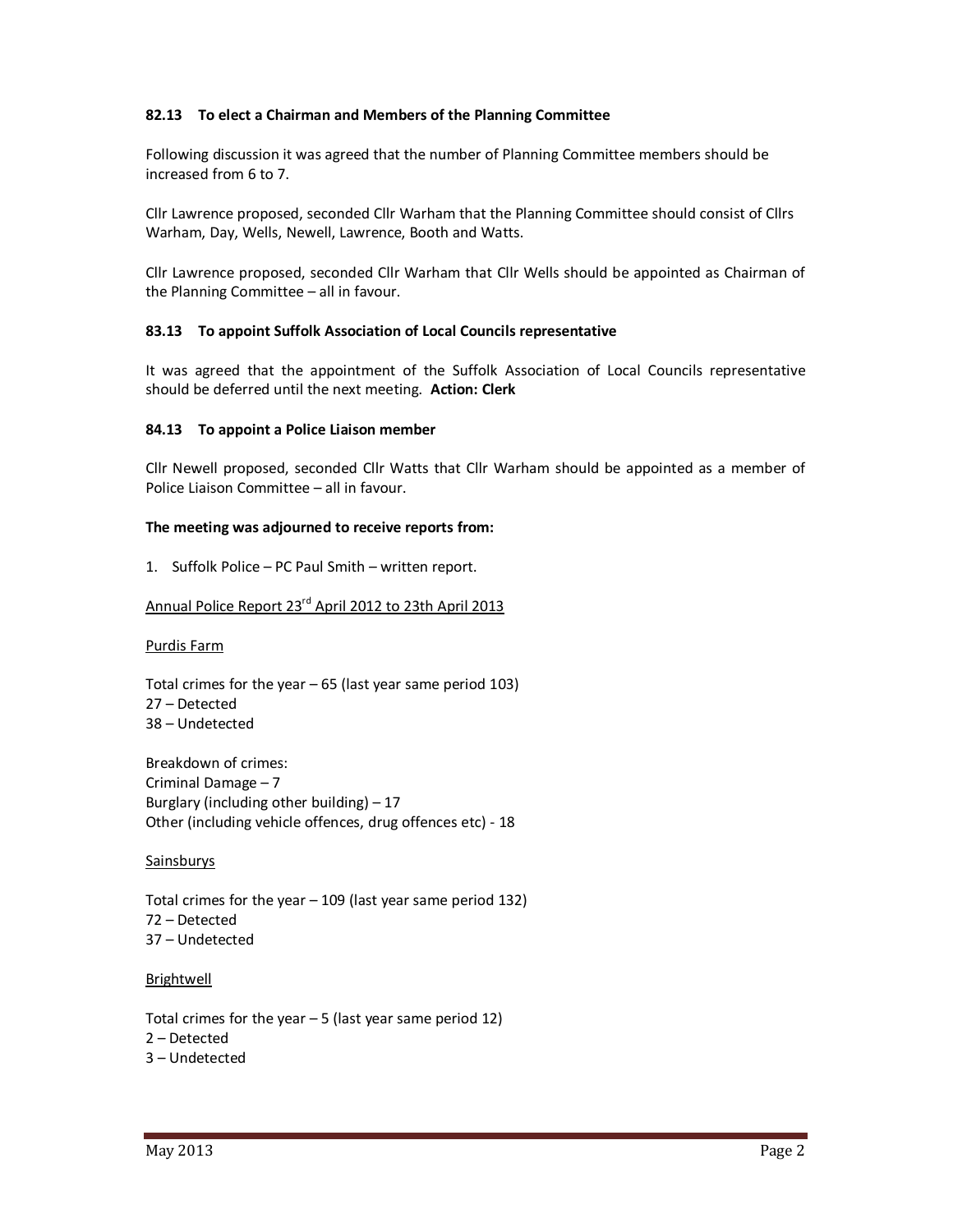Breakdown of crimes: Thefts  $-3$ Criminal Damage – 0 Burglary (including other building)  $-0$ Other (including vehicle offences, drug offences etc)  $-2$ 

Foxhall

Total crimes for the year  $-19$  (last year same period 15) 5 – Detected 14 – Undetected

Breakdown of crimes: Thefts  $-4$ Criminal Damage – 3 Burglary (including other building)  $-7$ Other (including vehicle offences, drug offences etc)  $-5$ 

The Clerk reported that PCSO Andi Hillman would be starting his Police Constable training on the  $3^{rd}$ June and would be leaving the area after 6 ½ years. The Parish Council agreed that the Clerk should send a 'thank you' card to Andi for all his help and support to the parish.

Cllr P O'Brien – Suffolk Coastal District Council / Suffolk County Council – written report.

# **Suffolk County Council Annual Report**

We are all aware that the economic situation is serious and so local government, along with everyone else, has to take tough, but necessary decisions, in order to deliver services. We have made efficiency savings in reorganisation, the way in which we deliver services and, most importantly, by working with other authorities. Government grants have reduced, and will continue to do so, thus changes to the way services are delivered is inevitable. More services will be provided by outside bodies but with the council remaining in the background to ensure ease of transfer and stability. However, despite the above Suffolk County Council is wedded to growth and opportunity, within the county, as you will see later in my report.

There will be no increase in council tax this year. This is the third consecutive year that the county council has frozen its share of council tax.

Alongside the freeze in council tax, the council voted through a budget for the next 12 months that will achieve savings of £25million – the second part of a plan to save £50million over two years. The savings will be achieved by reducing management and back-office costs, cutting bureaucracy and working in new, innovative and more efficient ways.

During the year's budget debate Mark Bee, Leader of SCC, announced that the number one Conservative pledge at the forthcoming county elections would be a four-year freeze in council tax.

Responsibility for the day-to-day running of the county's library services was transferred to Industrial and Provident Society (IPS) at the beginning of August last year. All Suffolk's 44 libraries, mobile, school and prison library services now come under the direct control of the IPS – a first in the country – which works in partnership with local library groups to support and expand the service.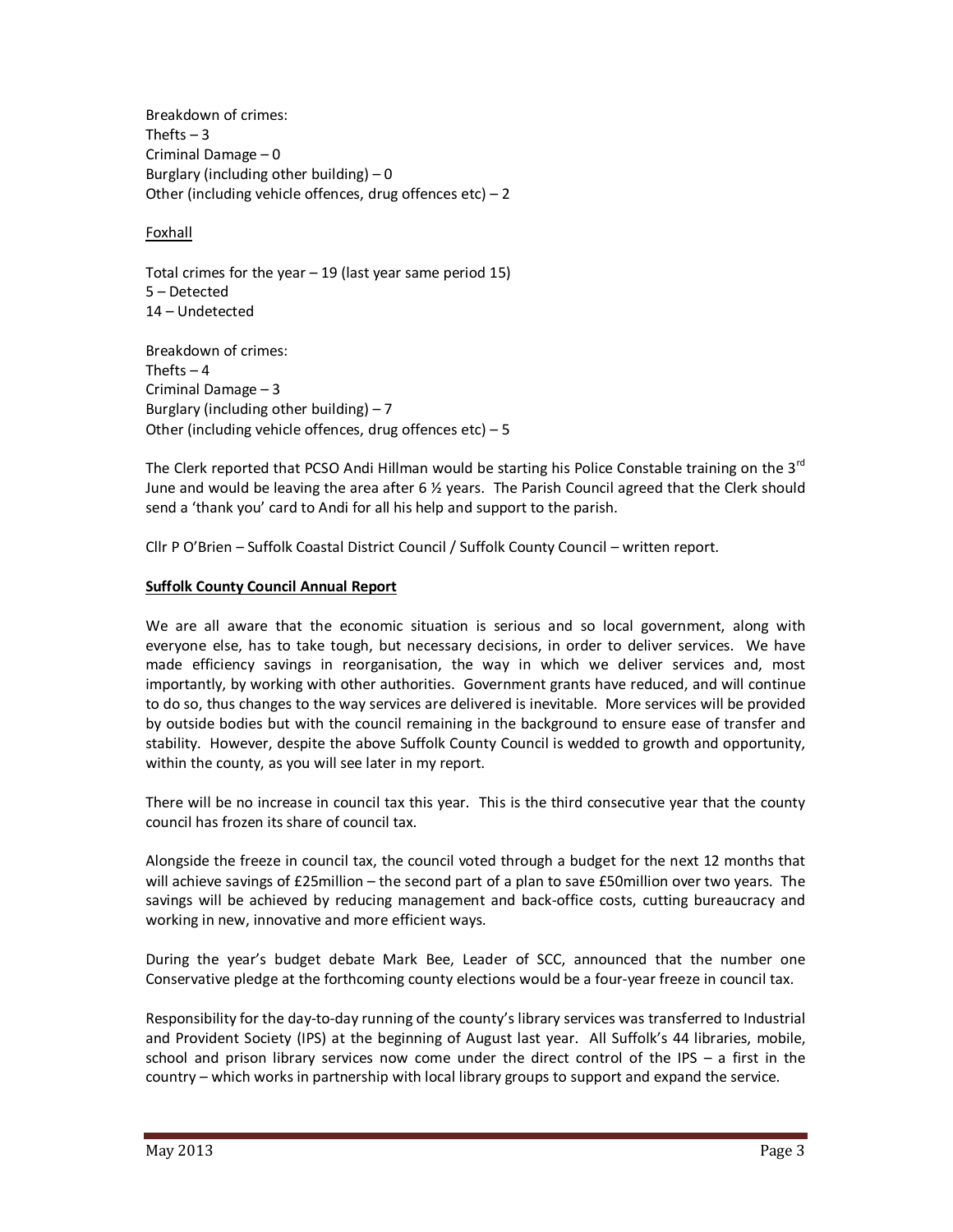Schools in the Haverhill and Lowestoft area, that were in the first phase of the move from 3 to 2 tier under the Schools Organisation Review, have shown early signs of improvement (in writing 12%, maths 6%) as shown in the SATS results. In its drive to lift educational standards SCC has launched 'Raising the Bar' an ambitious project involving secondary school head teachers, colleges and business leaders, who aim to raise the attainment and employability of young people in Suffolk,. At present, there are 1,600 young people aged between 16 and 18 who are not involved in any form of education, training or work, while over 4,000 18-24 year olds are unemployed. Meanwhile new and emerging industries are creating a demand for new technical skills, on top of a strong foundation or academic achievement. Therefore, it is timely that 'Raising the Bar' will aim to develop a collective understanding of the key priorities for Suffolk's youth.

Proposals developed with Care UK will see SCC's existing 16 council run residential homes replaced by ten new homes benefitting from the latest in design and technology and with the opportunity to increase the number of specialist dementia beds. (The 16 existing council run homes were built up to 50 years ago, and the cost to the county council of bringing these up to modern standards would simply be prohibitive.)

The county council has been working with borough, district councils and local businesses to produce the Suffolk Growth Strategy a strategy designed to create an environment in which the private sector can develop economic growth and jobs within a detailed delivery timetable. At the same time, a new, official, 'Invest in Suffolk' website was launched – an easily-accessible site for businesses looking to invest in the county –  $www.investinsuffolk.com$ . A new 'Inward Investment Service' – made up of a team of professionals to provide a single point of contact for investors has been announced.

At a special meeting of the cabinet in September, it was stated that the county council would be working in partnership with BT to deliver the **Better Broadband for Suffolk** programme. By 2016, 9 out of 10 properties will be connected to fibre-based broadband, with speeds of at least 10Mbps.

In May last year, the official construction of an energy-from-waste facility for Suffolk began. The site will open in December 2014, diverting 252,000 tonnes of waste a year from environmentallydamaging landfill sites. The waste will be used to create enough electricity for 30,000 homes.

In September I was elected Chairman of the Police and Crime Scrutiny Panel. It comprises of 7 district councillors, 4 county councillors and 2 independent members. Our remit is to challenge and support the Police and Crime Commissioner, Tim Passmore process, governance and rules and regulations inevitably required our early scrutiny. However, we have commented on the draft Police and Crime Plan which sets out the objectives and priorities for the Commissioner, the precept and agreed the appointment of the new Chief Constable, Douglas Paxton.

I have spent my locality budget on such projects as grit bins, Christmas lights, jubilee mugs, tree felling, tree planting, tree survey, solar panels, soak ways, loo refurbishment, village hall heating system.

I am standing for re-election in the forthcoming county elections on the  $2^{nd}$  May.

## **Suffolk Coastal District Council Annual Report 2013**

As stated in my SCC report, all local authorities have to find savings because of the decrease in government grant and the financial situation. SCDC is no exception. SCDC must save £1m this year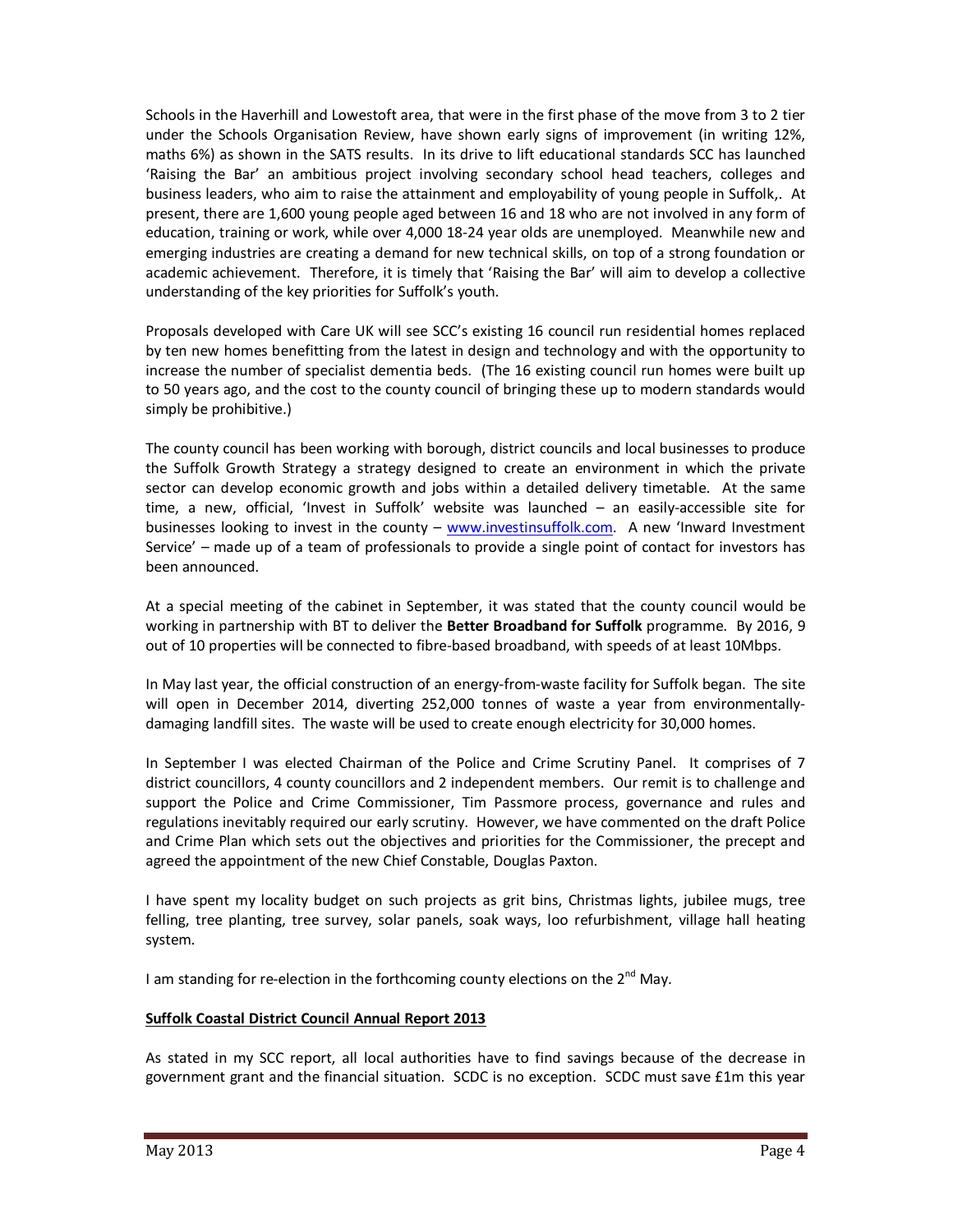and this will be achieved by change and innovation. Working ever closer with Waveney Council has produced savings, for the 2 councils, of £7m. There will be no increase in council tax.

A review of the boundaries for district council wards is underway. At present there are wide variations in the number of voters that councillors represent, the work councillors do and meetings they attend. These have reduced eg I am a member of one committee, The Audit Committee. At Full Council it was agreed that the number of councillors be reduced from 53 to 43. The Boundary Commission will be conducting the review.

For the past 6 years, it seems longer, I and many others objected to the LDF, the Core Strategy for Suffolk Coastal in relation to the building of 2,000 houses at Adastral Park. I have presented my arguments in letter form and spoken at public meetings and hearings. We now appear to be entering the final phase of the Core Strategy, in January public hearings, by a government planning inspector, were held. The result of the hearings, a document, Main Modifications to be Pre-Submission of SC Core Strategy, is out for consultation until  $5<sup>th</sup>$  April. I have responded to this document and the parish council has a copy. However, SCDC has stated that there will be a review in 2015 to consider Issues and Options as there is expectation that SCDC may have to consider another 3,000 houses in 2027.

All households have received a copy of SCDC's Coastline publication that gives up to date information on the council's business.

2. Cllr V Falconer – Suffolk Coastal District Council – written report.

Cllr Falconer's Annual Report was presented to the Annual Parish Meeting as follows:

The years do fly by and here we are again ending yet another year. Over the year tried to keep you up to date with various things that have been going on.

As mentioned in previous years, the latest edition of Coastline which came out last month, details most of Suffolk Coastal's highlights. A copy of this should have gone to every home in the District. Pages 6 and 7 highlights some of the Council's achievements.

## **The Nacton Ward**

Here in Suffolk Coastal we still enjoy a relatively safe, peaceful and relaxed lifestyle and despite all the doom that is going on. I hope and believe that will continue for a long time to come. The Ward has kept me extremely busy with Planning Applications for everything from extensions, numerous new builds, wind turbines, solar panel farms to discussions with future applicants for large developments at Trinity Park 300 dwellings, Purdis Farm 25 dwellings and the former Amberfield site 25 dwellings.

In addition, one has been keeping an ear and eye open for future development on the outskirts of the Ward that will possibly impact on this area – at present most of these are on the outskirts of Felixstowe – Innocence Farm -200 acres with possible huge container depot with railway terminal, Tesco's development at Walton, another large convenience food store proposed along with improvements to Felixstowe Station and development of the Mushroom Farm at Trimley St Martin for 66 dwellings. A huge amount of our Greenfield land is fast vanishing.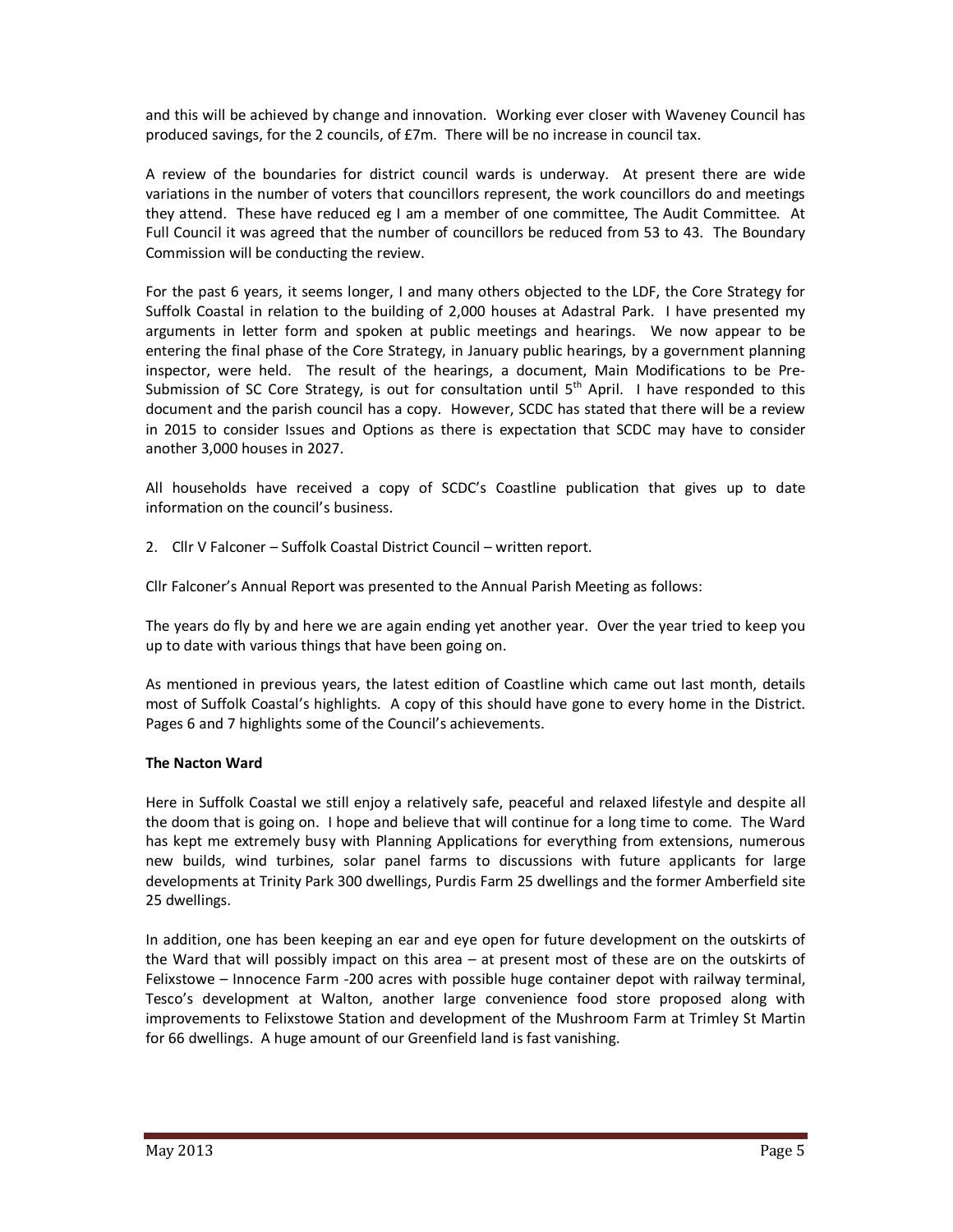### **Review of the Planning Services**

In 2010, 13 recommendations on how the Planning Service could be improved took place and in November 2012 it was resolved that the Head of Planning Mr Ridley be asked to provide further progress on these 13 recommendations taking into account Development Management, Building Control and the Planning Support Teams of both SC and Waveney. This he duly did but the wonderful new IT facility – Idox Uniform System – which is being operated by Waveney DC who is a market leader in its field, is still not up and running due to various delays. The system will enable everyone to view all the Planning Applications, letters, maps etc. Hopefully this will start in June/July this year.

# **General – Suffolk Coastal**

# **The Government has reduced the Council's spending power by £1,025,000 or 7% however**

- 1. For the  $3^{rd}$  year Suffolk Coastal is freezing its Council Tax.
- 2. Suffolk Coastal's local economy is the biggest in Suffolk and its growth means the Council will get more Government money to support local projects.
- 3. Vital coastal defence works costing over £10 million in Felixstowe has been completed as well as defence work at Thorpeness.
- 4. The pioneering partnership (which I have mentioned many many times) means that Waveney DC and Suffolk Coastal's new business plan services will be more efficient and value for money. This partnership working has driven down the costs of the two Councils by over £7 million.
- 5. SC are working hard with EDF and SCC to ensure that if Sizewell C is built, jobs are maximised and there will be benefits to the communities.
- 6. The Felixstowe South Seafront development costing £20 million started last summer and will see not only new homes but leisure and more car parking facilities.
- 7. In this District we have one of Country's highest recycling rates. 58.2% of household waste is recycled or composted. Since July 2012, 2 tonnes of textiles have been collected through the kerbside service.
- 8. It is estimated that income from the New Homes Bonus could produce £750,000 in the next financial year. This is based on the number of new homes built and existing ones brought back into use.
- 9. Income from the business rates retention scheme will be in the region of £2 million. Money from these last two however, cannot be relied on in future years but it will allow SC to finance some new initiatives in the run-up t0 2015. Suffolk Coastal have just agreed to put an additional £100k towards encouraging business and economic growth – thus increasing their business rate retention income.
- 10. Suffolk Coastal is planning to place £100k towards Neighbourhood Planning.
- 11. Cleanliness of and repair of Public Conveniences has fulfilled 95% of its target.
- 12. Over the last few years many staff have left or been made redundant and the head count is now 319 of which 295 are full time workers. One can understand the reasons behind the possible office move in the next three years to a more eco-friendly and fit for purpose building.
- 13. Income from increased Beach Hut/Chalet should amount to £50k.
- 14. The vast majority of our 1100 food businesses are currently in the top two ratings of the Food Hygiene scheme.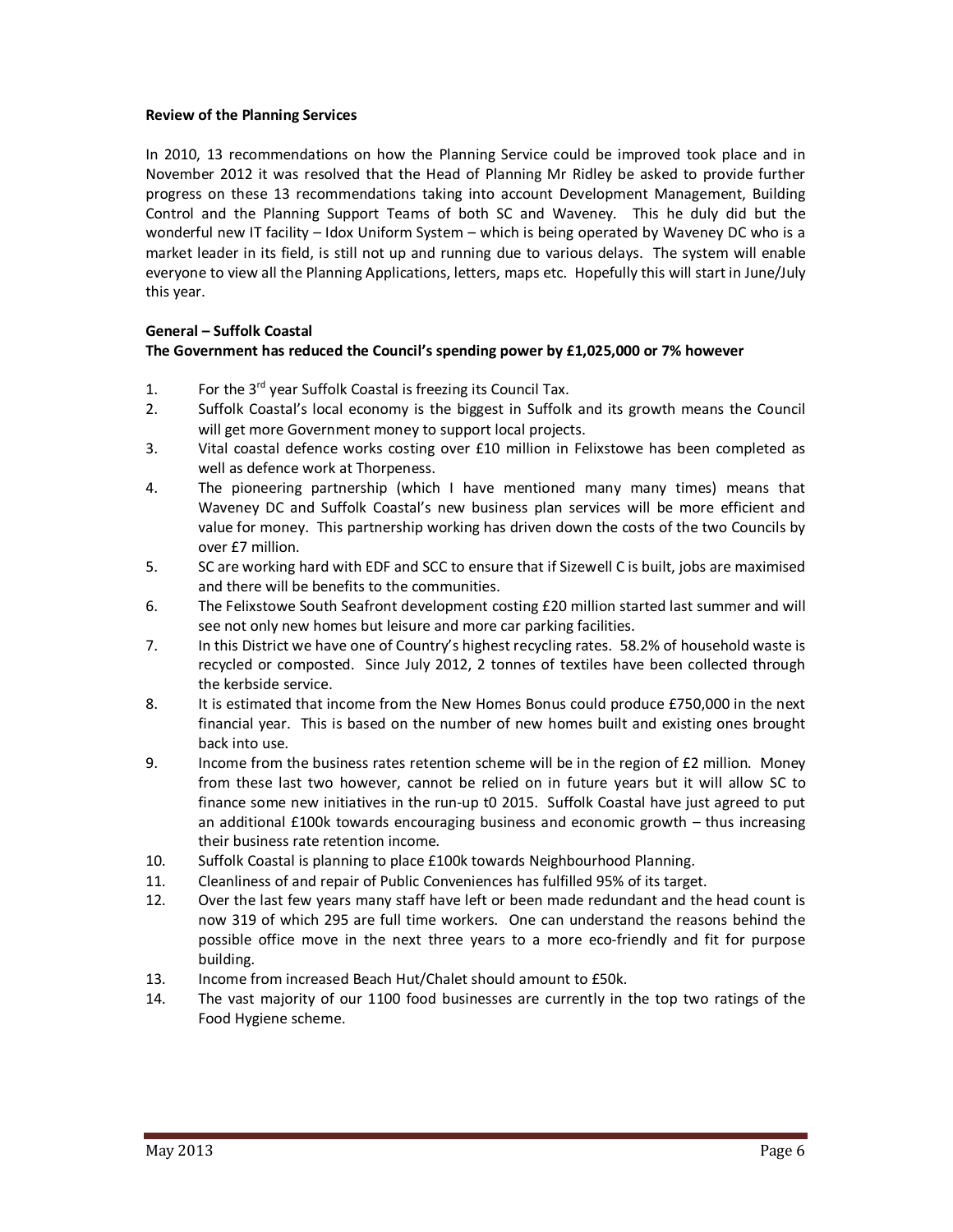## **Reduction in District Councillor Members**

As mentioned at the next election we will be voting for less councillors – at present there are 55 in Suffolk Coastal – Suffolk Coastal have made a recommendation to the Boundary Commission for 43 members and the Boundary Commission. The Commission have just announced that they will now consult locally from 23<sup>rd</sup> April to 13<sup>th</sup> June on this proposal and their final decision for this District is in July 2014.

### **Apprentices**

Suffolk Coastal/Waveney last year started an apprentice scheme – at present there are 12 working for both councils in a range of teams from HR to IT. The successful applicants will be supported to gain a Level 2 in Business Administration or Customer Service apprenticeship. Permanent jobs are not guaranteed but their training and experience does improve their prospects and they are allowed to apply for internal vacancies. The Council employees benefit from their skills and enthusiasm.

### **Tourist Information Centre – Woodbridge**

This service started operating from Woodbridge Library at the end of March.

### **LDF**

This subject has once again dominated a huge amount of District Council work during the year. Consultation on Issue 3 and 5 and the Sustainability Appraisal has now finished and we now await the Inspectors decision.

Thank you all and I remain as every your Councillor and will do the best for you and this Ward.

#### **The meeting was re-convened.**

#### **85.13 Clerk's Report**

The Clerk's report had previously been circulated and it was agreed that some of the items should be discussed as per the agenda.

## Meeting between NALC, All Party Parliamentary Group and Minister for Local Government, Brandon Lewis MP

The report of the above meeting has been circulated to all councillors for information.

#### Electoral Review of Suffolk Coastal

The Local Boundary Commission for England (LGBCE) came and presented to Suffolk Coastal's Town and Parish Councils on the 6<sup>th</sup> February in the Council Chamber at Melton Hill. As you are aware the purpose of the LGBCE review is to address the current issue of electoral inequality in that exists in particular parts of the District. That presentation represented the launch of this formal review that will be considering the size of the District Council (how many District Councillors there should be) and then moving on to consider any adjustments to the names and boundaries of the district wards.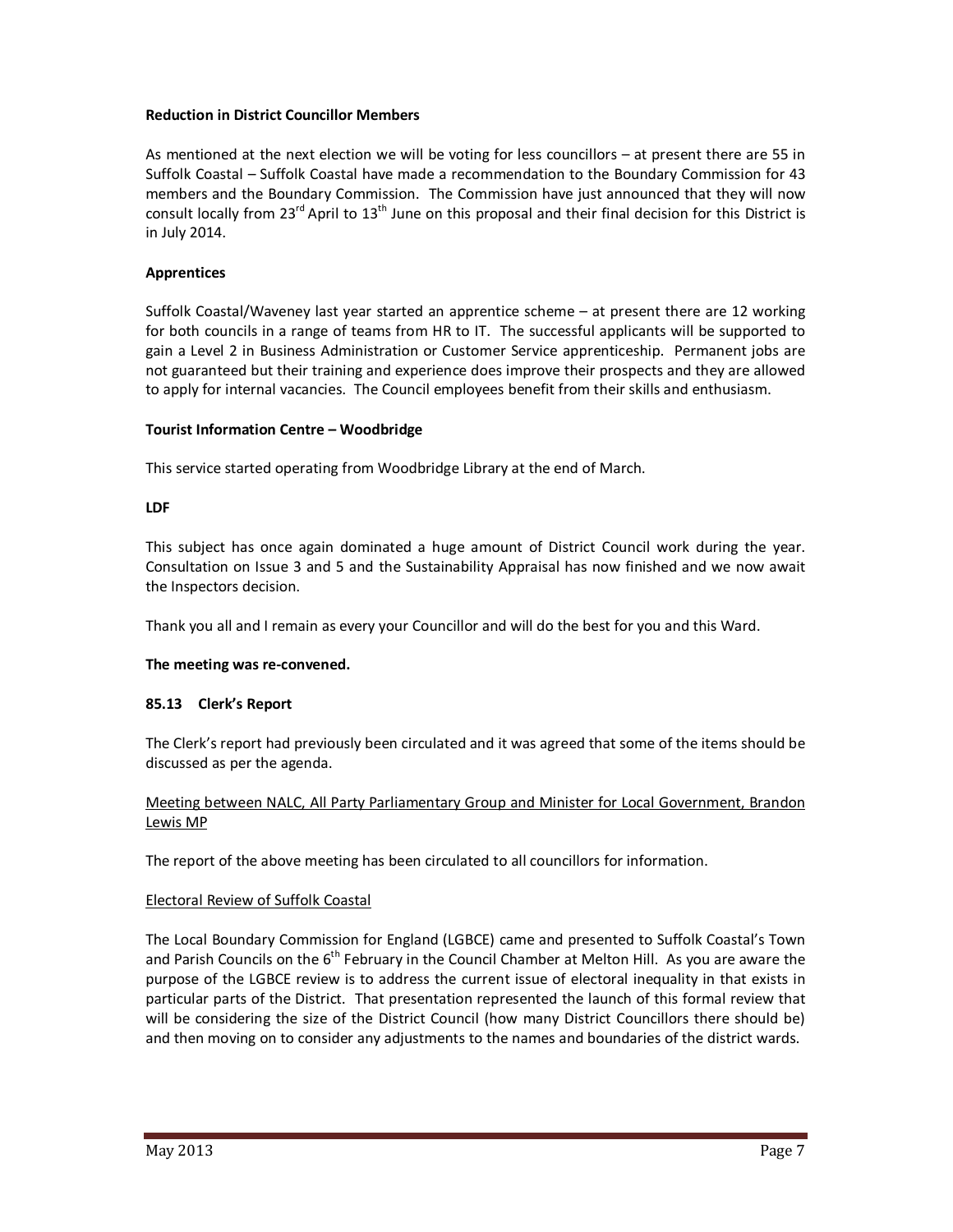The first formal public consultation as part of this review began this week (23<sup>rd</sup> April 2013) and will run until  $3^{rd}$  June 2013. This first consultation only relates to the size of the Council. The LGBCE want to know people's views regarding a Council Size of 43 councillors.

As you will probably be aware the Council debated this issue during February and made a submission to LGBCE supporting a Council size of 43 councillors.

You can find further details of this consultation (and the whole review) by following the link on the front page of the Council's website www.suffolkcoastal.gov.uk. You can also find details of the review (including a copy of the Council's submission) and have your say through the LGBCE's website http://www.lgbce.org.uk/all-reviews/eastern/suffolk/syffolk-coastal-fer/.

The closing date for submissions on council size is  $3<sup>rd</sup>$  June 2013. Can all councillors access the link on line and submit any views to the Clerk by the  $31<sup>st</sup>$  May 2013 for submission by the  $3<sup>rd</sup>$  June 2013?

### Notification of Temporary Traffic Order

The Parish Council has been notified of a notification of temporary traffic order from Suffolk County Council for the road closure of A12 (Brightwell) / A12 (Bucklesham) from roundabout with Foxhall Road to A14 interchange for highway maintenance. The date of closure will be from  $20^{th}$  May 2013 to  $25^{th}$  May 2013 (20:00 to 05:00 hours).

### Invitation to Attend a Community Emergency Planning Workshop

Thursday,  $9^{th}$  May 09.30 – 15.30 at Sutton Memorial Hall Tuesday,  $14<sup>th</sup>$  May 09.30 – 15.30 at Waldringfield Village Hall

## **86.13 Planning**

## Applications Received

C13/0671 Warren Heath Retail Park, Felixstowe Road, Purdis Farm – Provision of 24 additional staff car parking spaces resulting in a net gain of 19 parking spaces.

The Parish Council replied as follows:

The Parish Council has no objection to the above planning application however they would like to make the following comments.

The provision of 24 staff parking spaces, of which 19 are additional, is certainly an improvement. However, one councillor observed that during 5 mins at the site they witnessed 6 cars, 3 in either direction, using the narrow back entrance as a route into the main car park at a very off peak time. It is suggested that an emergency access barrier at the North West end to increase safety both into the car park and at the Murrills Road junction.

Cllr Wells reported that three further applications were in the process of circulation to members of the Planning Committee.

C13/0691 White House, Felixstowe Road, Foxhall – Erection of pitched roof car port/garage in front of existing garage.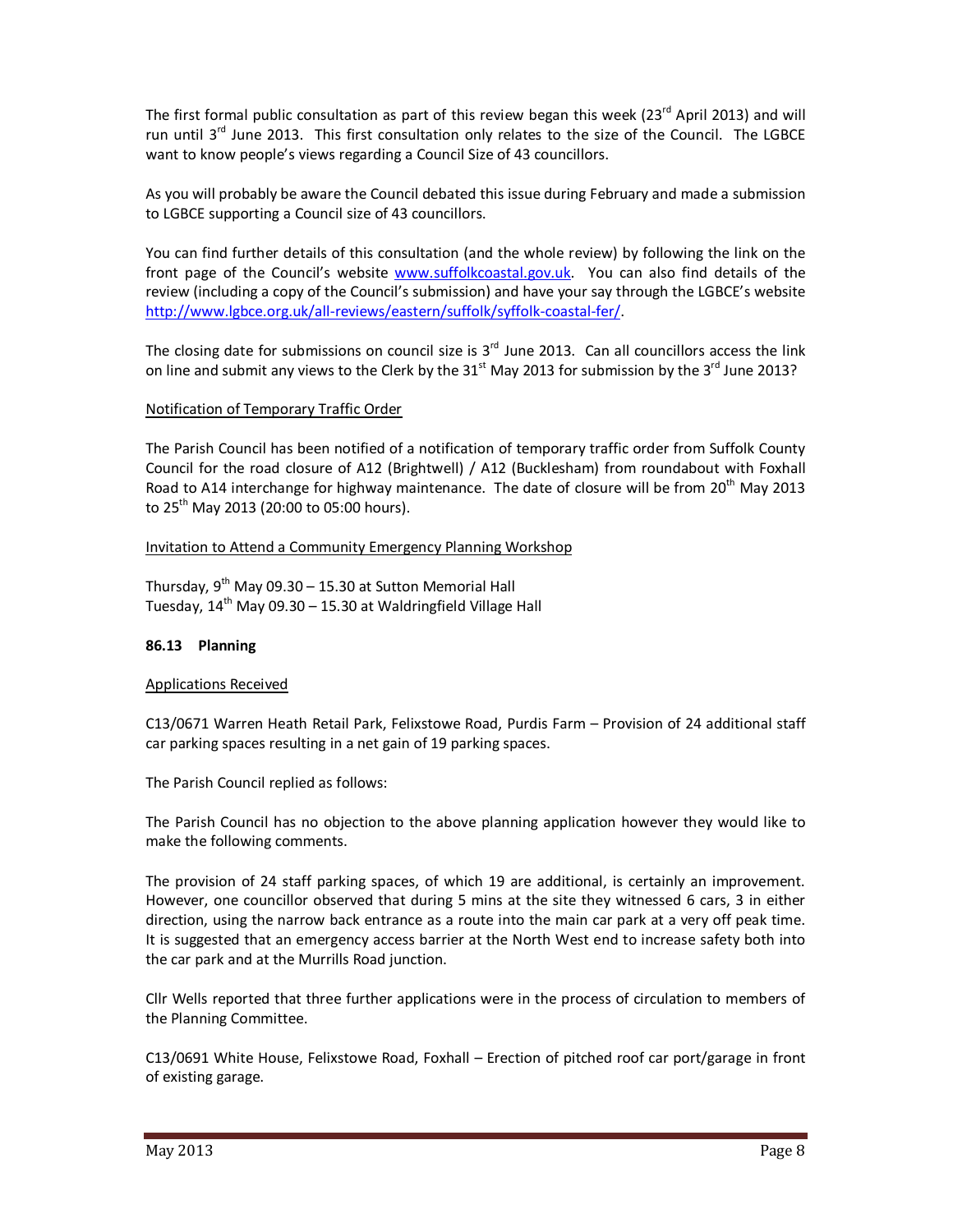C13/0747 Sheep Drift Cottage, Waldringfield Road, Brightwell – Conversion and extension of former piggery building to café associated with adjacent B1 commercial/business use.

C13/0809 Brecklands, Felixstowe Road, Foxhall – Erection of two storey extensions and alterations (revised scheme C12/1383)

It was agreed that the Clerk should ring Naomi Goold Planning Officer Suffolk Coastal District Council to discuss the problems associated with the timescales for comments to be submitted from the Parish Council. **Action: Clerk** 

# **87.13 To discuss the latest action taken concerning Club House, Former Civil Service Sports Ground, Straight Road, Foxhall**

The Clerk reported that she had received an email from Dan Kinsman Environmental Health Officer Suffolk Coastal District Council stating that although some of the work had been carried out on the site, the contractor will be on site to complete the securing of the buildings next week. Dan will be checking during the week to ensure that this job has been completed. PC Paul Smith is still monitoring the situation closely. Concern was expressed by the Parish Council that children had been seeing playing on the roof of the building. It was agreed that the Clerk should contact PC Paul Smith and Dan Kinsman Environmental Health to ensure that action would be taken to prevent this occurring. **Action: Clerk** 

# **88.13 Jubilee Tree**

Cllr Smith reported that he had written to Suffolk Coastal Services concerning the tree following receipt of their quotation but had not received a reply. It was agreed that Cllr Smith should endeavour to contact them again and report back to the next meeting. **Action: Cllr Smith** 

## **89.13 To discuss whether the Parish Council should consider writing to Suffolk Coastal District Council Planning Department asking their views on the appropriate number of parking spaces per house on new builds**

Cllr Warham asked whether the Parish Council would consider writing to Suffolk Coastal District Council Planning Department asking their views on the appropriate number of parking spaces per house on new builds. Cllr Smith reported that it was not the responsibility of the Planning Department but Suffolk County Council Highways Department. It was agreed that the Clerk should write to David Chenery Suffolk County Council. **Action: Clerk** 

## **90.13 Dog Bins**

Following discussion Cllr Smith proposed, seconded Cllr Newell that a dog bin be placed in the layby on Bucklesham Road adjacent to Purdis Heath – all in favour. Cllr Smith agreed to send the Clerk the exact location of the layby to enable her to apply for a licence to site the bin from Suffolk County Council Highways. **Action: Clerk / Cllr Smith** 

## **91.13 Future Plans for the Parish**

Defer until next meeting.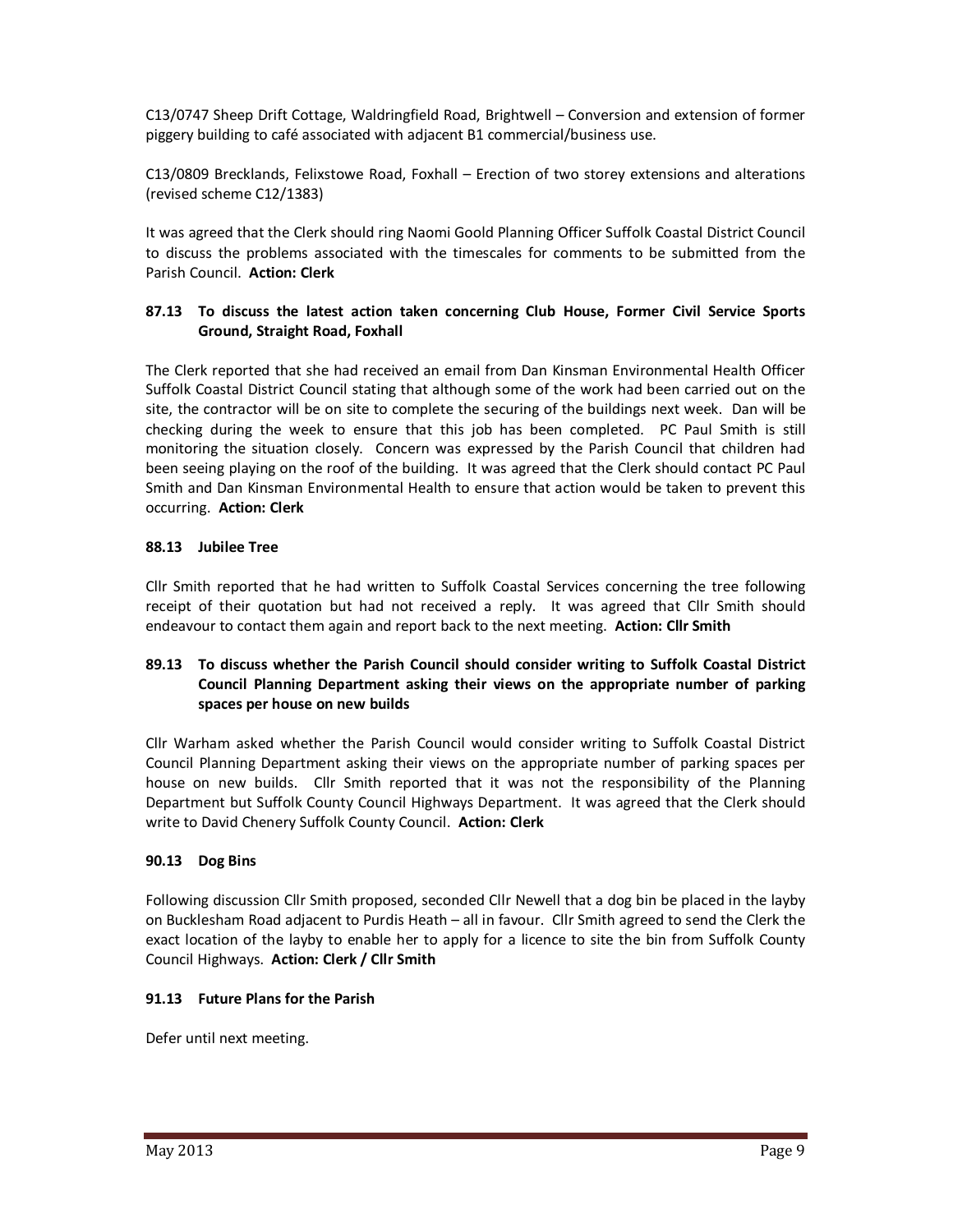# **92.13 A1156 Parking Restrictions**

Cllr Day reported that he had spoken to Jane Stephenson Suffolk County Council Legal Team who stated that the Public Rights of Way Committee only make a recommendation after the formal consultation with residents, it then goes to the Portfolio Holder for a decision. The decision then has to be advertised to ensure that there are no objections in respect of the procedure that was followed. Additionally he also reported speaking with Aaron Gordon Economy Skills & Environment Suffolk County Council who had advised that the parking restrictions will not be implemented until June. This is because the scheme is being financed through the Quality of Life budget and to ensure that it does not have any effect on the way people vote on councillors it has to wait until after the Suffolk County Council elections.

# **93.13 To discuss letter from parishioner concerning various issues in Murrills Road**

Cllr Warham reported that a meeting had been held as follows:

Present: Malcolm King Highways PC Paul Smith/PCSO Andi Hillman Cllr Liz Warham Mr Kevin Burley Resident

- 1. During the last 5 years there have only been two accidents; neither of which were serious or involved pedestrians.
- 2. Malcolm King said that on current information and his observations of the road, extreme measures were not warranted.
- 3. Mr Burley was advised by the Police to tell the people who complained about speeding to him that they should register their complaints personally with the Highways Authority. This would have more impact than a lone voice.
- 4. Many of those who were stopped for speeding lived on the estate. The Police suggested that we try a leaflet drop to educate all the residents. I requested that it was done under their aegis, as it would carry more weight. Suitable literature will be sent to the Clerk.
- 5. Malcolm King suggested that we might consider 30 mph roundels on the road. He said that he thought that they are now more readily accepted than they were when we had requested them previously. I requested some for Bucklesham Road as well. The Police supported this request.
- 6. Mr Burley suggested that there should speed-check warning signs on permanent display.
- 7. The type and position of signs will take into consideration the fact that the road does not want to become over burdened with them.
- 8. The Police have an on-going speed monitoring programme for the road and the next check will be at the Sainsbury's end. The date will depend on the availability of manpower and camera.
- 9. Malcolm King will prepare some suggestions and send them to the Police and Clerk for consideration. These will include:
	- o Signing on Murrills Road and Bucklesham Road.
	- o Lane arrows on the North side of the roundabout by Sainsburys.
	- $\circ$  Possibly looking at the egress from Murrills Road where it joins the traffic leaving Sainsbury's car park.
	- o Anything else that he thinks might be helpful.

During the site visit, two cyclists were seen riding along the pavement and were spoken to by PC Paul Smith.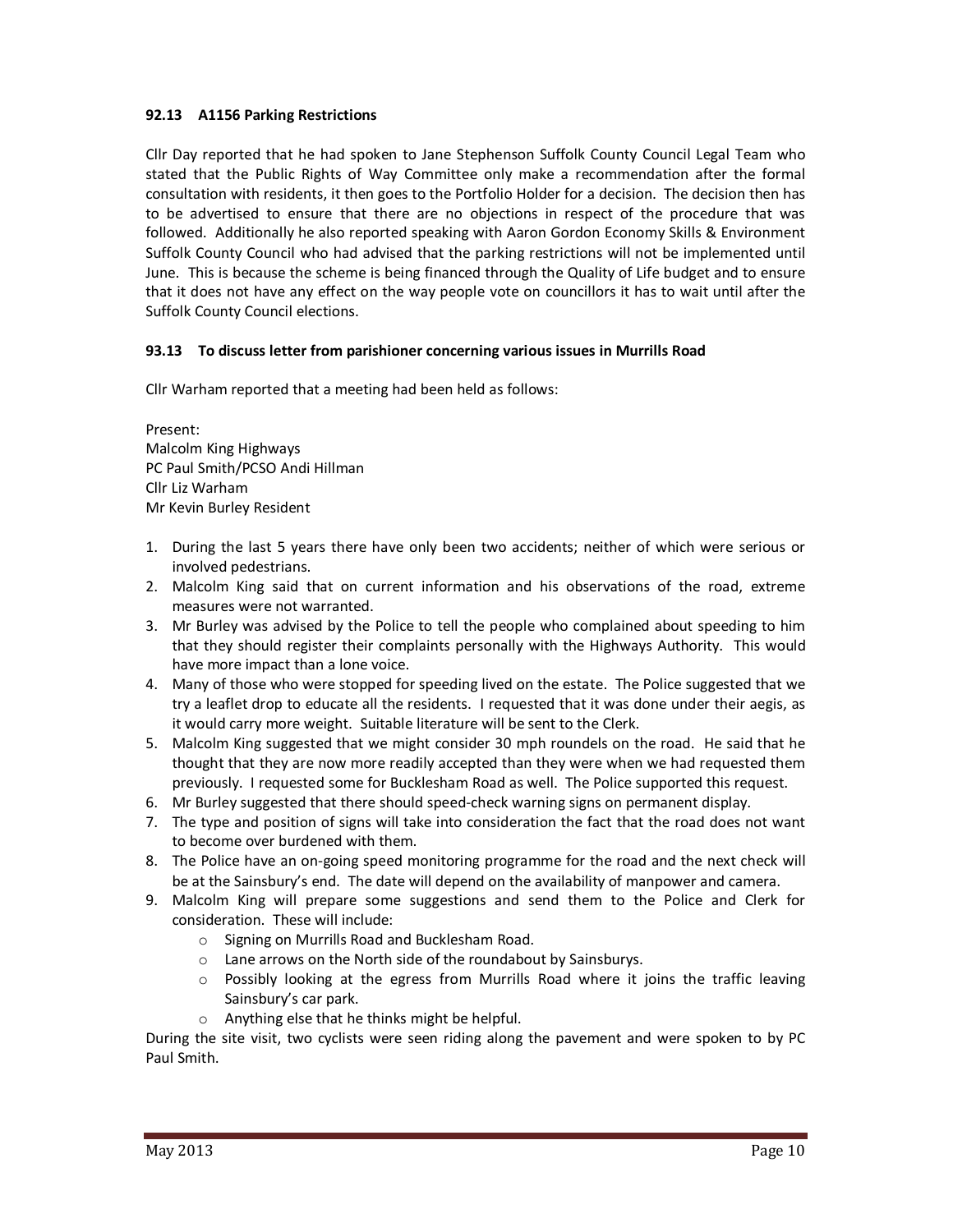The Clerk also reported that a further letter had been received from Mr Burley which included the following:

"Whilst I fully accept that speeding vehicles is, in the first instance, a police matter, in that only the police can enforce the speed limit. However, there are a number of approaches that the Parish council can consider. These include, but are not limited to:

- 1. Monitoring regular productive police enforcement.
- 2. Reduced speed limit to 20 mph (much the same as it achieved on the roads off Murrills Road).
- 3. Traffic calming measures such as reducing places to single track with alternative priority or putting in a restriction to prevent through traffic except buses (this would also stop the rat run traffic from Sainsbury's as shown by the higher numbers travelling east).

It should be remembered that Ravenswood, our nearest estate, has a 20mph restriction throughout the estate. It has one road on/off for traffic except buses that also have an exit in Maryon Road.

## Other Traffic Issue in Murrills Road

The examples that I gave were to show that there are motorists who carry out their manoeuvres probably because they feel that there is little chance that they will be caught. Driving like that often when they try to use Murrills Road as another way around heavy traffic) together with the speeding is likely, one day, to have disastrous results.

### Green Dog Bin

…It must cost more to install another bin than to simply move the underused bin that is really only convenient to those using the Whitethorn Road exit. Locating it towards the centre near the Mill Road exit would make it visible to all. Mill Road provides just as easy access for the vehicle emptying of the bin."

Cllrs Watts and Lawrence reported that the dog bin, in their opinion, was being used on a regular basis.

It was agreed to put this item on the next agenda. **Action: Clerk** 

## **94.13 John banks Honda – Light Pollution**

Cllr Day reported that he had spoken with the resident again as without their support the Parish Council would be unable to pursue this. The resident has now formally complained about the light pollution and we are awaiting feedback. It was agreed that this item should be placed on the next Parish Council agenda. **Action: Clerk** 

## **95.13 Parking Problems – Purdis Farm**

Cllr Watts reported that the parking problems on Purdis Farm had not reoccurred but he would be monitoring the situation. **Action: Clerk** 

#### **96.13 Parish Plan**

Cllr Day reported that the copy writing for the Parish Plan was progressing well. It was agreed that the Clerk should send photographs to Cllr Day for inclusion. **Action: Clerk / Cllr Day**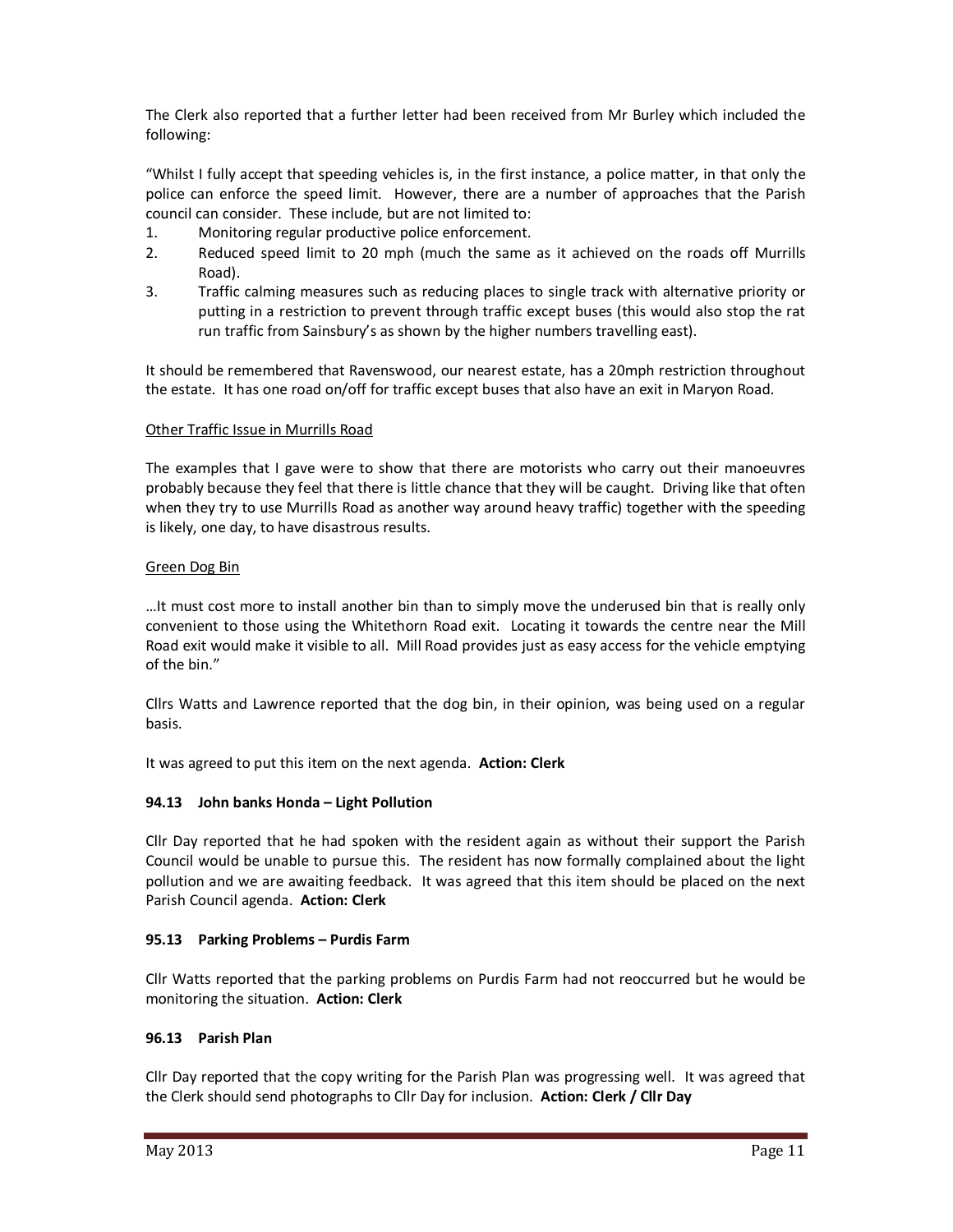#### **97.13 Finance**

| <u>Income</u><br><b>HMRC VAT Claim</b>              | £1,257.29 |
|-----------------------------------------------------|-----------|
| Expenditure<br>Clerk's Salary & Expenses April 2013 | £296.43   |

Cllr Wells proposed, seconded Cllr Warham that the above expenditure is approved – agreed. **Action: Clerk** 

#### **98.13 To receive the accounts for the year 2012/2013**

The Clerk had previously distributed a copy of the year-end accounts to each councillor and presented the accounts for 2012/2013 to the meeting. It was proposed by Cllr Wells seconded Cllr Newell that the year-end accounts 2012/2013 and the Local Councils in England Annual Return for the year ended  $31<sup>st</sup>$  March 2013 be approved and signed by the Chairman – agreed by the council.

#### **99.13 Correspondence**

- a. The Clerk reported that an email has been received from Cllr Davies stating that he had been monitoring the overflow parking at Bucklesham Grange Nursing Home but had only been aware of one occasion when a car was parked on the road. Cllr Davies also advised that there is a suggestion locally that the footpath across the fields near to his property has, on occasions, been used as a vehicular shortcut to Hollies Farm. It was agreed that the Clerk should contact Cllr Davies for additional information. **Action: Clerk**
- b. The Clerk reported that a letter had been received from Simon Barnett Passenger Transport Suffolk County Council regarding potential bus shelters in Purdis Farm. The letter states that funds have been allocated for bus shelters and raised kerbs through the Section 106 agreement for the Purdis Rise development. Simon Barnett is suggesting that bus shelters be placed between the current Golf Club sign and Parish Council notice boards for the eastbound bus stop and opposite here to replace the timetable case on the telegraph pole for westbound. The eastbound one would also have a new footpath up to the junction of the club entrance; the westbound would sit between the current path and the road. He is asking for the Parish Council's views on this location and whether we have any preference or shelter colour. Following discussion it was agreed that the Clerk should write to Simon Barnett stating that they would welcome the installation of the new bus shelters but would prefer them to be coloured green and to also ask whether litter bins could be installed on either side of the road adjacent to the bus shelters – all in favour. Following discussions it was also agreed that Cllr Lawrence should be the transport liaison link with Suffolk County Council Transport. Clerk to notify SCC of Cllr Lawrence's details. **Action: Clerk**

#### **100.13 Meetings attended by councillors/clerk**

None

#### **101.13 Members questions to the Chairman**

a. Cllr Wells proposed that the Parish Council send a letter of thanks to Bob Gray Trinity Park who had recently retired – all in favour.